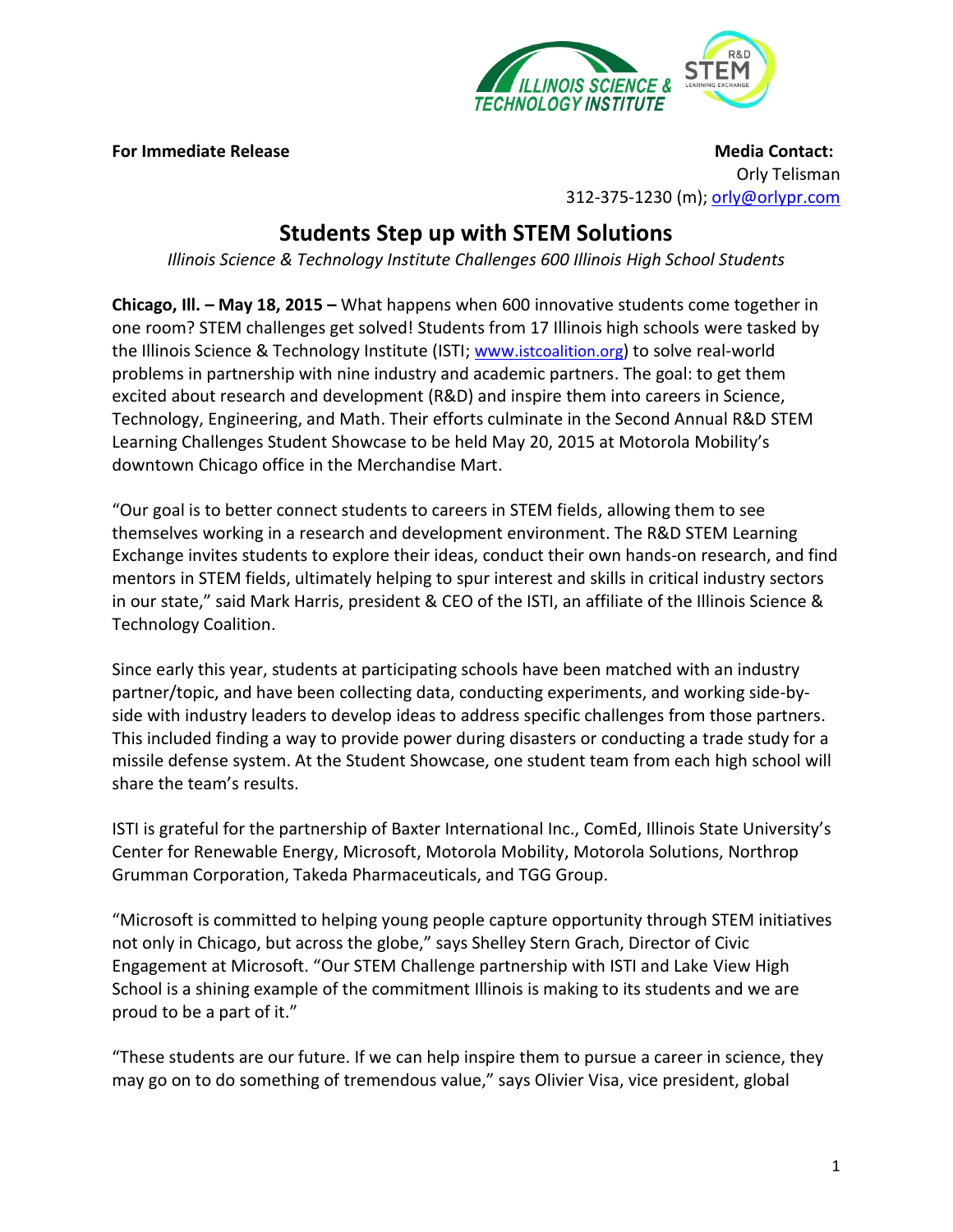

compounding at Baxter regarding the company's involvement with students at Instituto Health Sciences Career Academy, Lindblom Math and Science Academy, and Muchin College Prep.

"The R&D STEM Learning Exchange has provided the students at Washington Community High School the opportunity to expand and improve our inquiry-based research projects by allowing a group of students to work on solving a STEM Challenge posed by our industry partner, Illinois State University's Center for Renewable Energy. Through these programs offered by the R&D STEM Learning Exchange, the students of Washington are practicing and learning skills that will be required of them by future employers" says Jennifer Miller, teacher at Washington Community High School.

The R&D STEM Learning Exchange is part of Illinois Pathways, a public-private \$10.3 million initiative launched in 2012 to better prepare students to compete in the global economy.

Since inception, the R&D STEM Learning Exchange has involved more than 1,500 students and their teachers through three key initiatives: 1:1 student/university mentor collaboration on research projects through a new virtual platform, the [Mentor Matching Engine,](http://www.mentormatchingengine.org/) around authentic research experiences; the [R&D STEM Resource Repository,](http://www.stemlearningexchange.org/) a curated collection of STEM programs and resources in Illinois; and these STEM Challenges.

Check out the following video for more information about the STEM Challenges: [\(https://youtu.be/AiyEZGoQZwU\)](https://youtu.be/AiyEZGoQZwU)

## **Challenge Partner High Schools include:**

Chicago Vocational Career Academy DePaul College Prep Glenbrook South High School Instituto Health Sciences Career Academy Lake View High School Lindblom Math and Science Academy Maine South High School Muchin College Prep Niles North High School

Oak Park and River Forest High School Palatine High School Urbana High School Von Steuben Metro Science Center Washington Community High School Waukegan High School Wheeling High School Williamsfield High School

## **IN DEPTH: 2014-15 Challenges and Partnerships**

**Baxter International Inc**. Innovative, effective, feasible solutions for decreasing illnesses and the spread of infections in schools. *Instituto Health Sciences Career Academy, Lindblom Math & Science Academy, Muchin College Prep*

**Illinois State University's Center for Renewable Energy**. How can we evaluate our critical

*- Continued -*